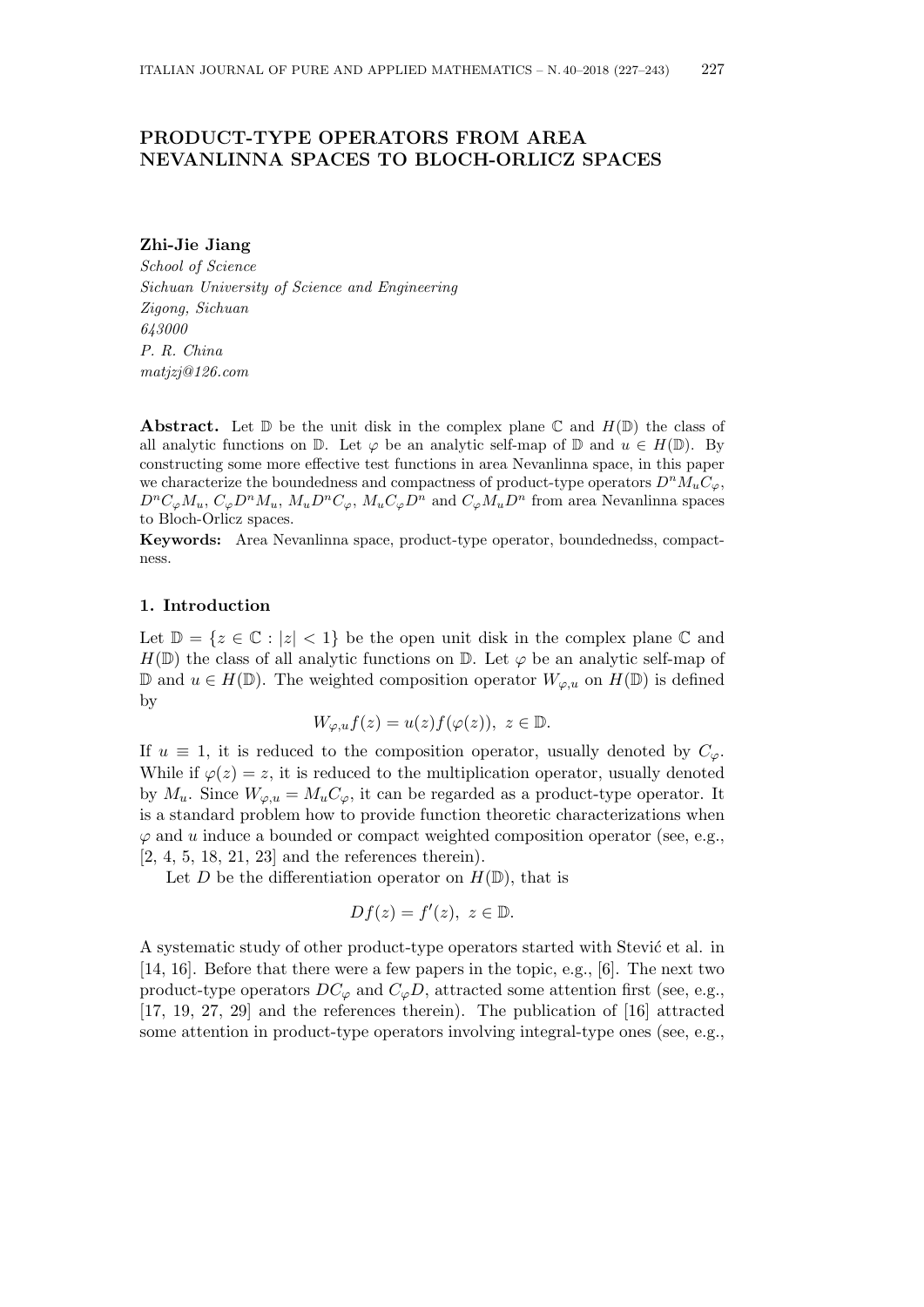[10, 28, 30, 31, 34] and the references therein). Since that time there has been a great interest in various product-type operators. For example, the following six operators

(1) 
$$
M_u C_{\varphi} D, C_{\varphi} M_u D, M_u D C_{\varphi}, C_{\varphi} D M_u, D C_{\varphi} M_u, D M_u C_{\varphi}
$$

were studied by Sharma in [25]. The product-type operators  $W_{\varphi,u}D$  and  $DW_{\varphi,u}$ , which were considered by Jiang in [7, 8], are included in (1) as the first and sixth operators, respectively. For some other product-type operators, we refer the reader to  $[12, 13, 15, 20, 22, 24, 39]$  and the references therein.

The *n*th differentiation operator  $D^n$  on  $H(\mathbb{D})$  is defined by

$$
D^{n} f(z) = f^{(n)}(z), \ z \in \mathbb{D}.
$$

Zhu in [38] introduced the so-called generalized weighted composition operator:

$$
D_{\varphi,u}^n f(z) = u(z) f^{(n)}(\varphi(z)), \ z \in \mathbb{D}.
$$

Since  $D_{\varphi,u}^n = M_u C_{\varphi} D^n$ , it is also a product-type operator.

The product-type operator  $M_u C_\varphi D^n$  from area Nevanlinna space to Blochtype and Zygmund spaces was studied by Yang et al. in [35, 36]. The weighted composition operator from weighted Bergman-Nevanlinna space to Zygmund and Bloch-type spaces was also studied in [11, 26]. It must be mentioned that in these studies, there is no need to construct more complex test functions in area Nevanlinna space or weighted Bergman-Nevanlinna space. But we find that the used test functions become invalid in the study of the following product-type operators

$$
(2) \qquad D^{n}M_{u}C_{\varphi},\ D^{n}C_{\varphi}M_{u},\ C_{\varphi}D^{n}M_{u},\ M_{u}D^{n}C_{\varphi},\ M_{u}C_{\varphi}D^{n},\ C_{\varphi}M_{u}D^{n}.
$$

By constructing some more suitable test functions in area Nevanlinna space, in this paper we characterize the boundedness and compactness of the operators in (2) from area Nevanlinna space to Bloch-Orlicz space. This paper can be regarded as a continuation of the investigation of concrete operators between these spaces.

Let  $dA(z) = \frac{1}{\pi} dxdy$  be the normalized Lebesgue measure on  $\mathbb{D}$  and  $dA_\alpha(z) =$  $(\alpha + 1)(1 - |z|^2)^{\alpha} dA(z)$  the weighted Lebesgue measure on D. For  $\alpha > -1$  and  $p \geq 1$ , the area Nevanlinna space  $\mathcal{N}_{\alpha}^p$  consists of all  $f \in H(\mathbb{D})$  such that

$$
||f||_{\mathcal{N}_{\alpha}^p} = \int_{\mathbb{D}} \left[ \log(1 + |f(z)|) \right]^p dA_{\alpha}(z) < \infty.
$$

From [3], we see that the area Nevanlinna space  $\mathcal{N}_{\alpha}^p$  is a Fréchet space with the translation invariant metric given by  $d(f,g) = ||f - g||_{\mathcal{N}_{\alpha}^p}$ . If  $p = 1$ , it becomes the weighted Bergman-Nevanlinna space, usually denoted by  $\mathcal{A}^{\alpha}_{\log}$  (see, [11, 26]).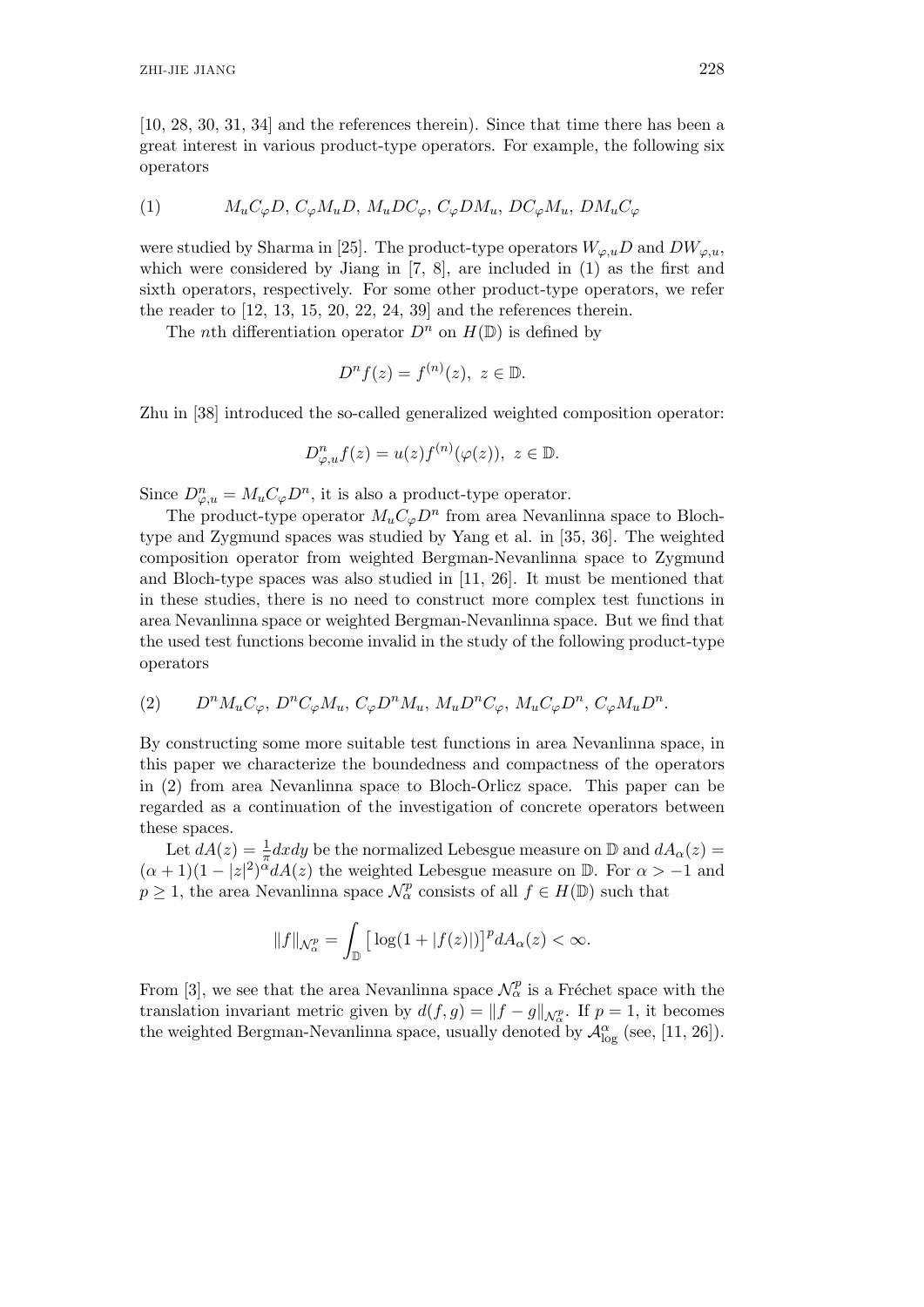Let  $\Psi$  be a strictly increasing convex function on  $[0, +\infty)$  such that  $\Psi(0) = 0$ . The Bloch-Orlicz space  $\mathcal{B}^{\Psi}$  was introduced in [21] by Ramos Fernández, is the class of all  $f \in H(\mathbb{D})$  such that

$$
\sup_{z \in \mathbb{D}} (1 - |z|^2) \Psi(\lambda |f'(z)|) < \infty
$$

for some  $\lambda > 0$  depending on *f*. Ramos Fernández in [21] proved that  $\mathcal{B}^{\Psi}$  is isometrically equal to  $\mu_{\Psi}$ -Bloch space, where

$$
\mu_{\Psi}(z) = \frac{1}{\Psi^{-1}(\frac{1}{1-|z|^2})}, \ z \in \mathbb{D}.
$$

Hence,  $\mathcal{B}^{\Psi}$  is a Banach space with the norm given by  $||f||_{\mathcal{B}^{\Psi}} = |f(0)| + b_{\mu_{\Psi}}(f)$ , where

$$
b_{\mu\Psi}(f) = \sup_{z \in \mathbb{D}} \mu\Psi(z)|f'(z)|.
$$

This space generalizes some other spaces. For example, if  $\Psi(t) = t^p$  with  $p > 0$ , then the space  $\mathcal{B}^{\Psi}$  coincides with the weighted Bloch space  $\mathcal{B}_{\alpha}$ , where  $\alpha = 1/p$ . Also, if  $\Psi(t) = t \log(1+t)$ , then  $\mathcal{B}^{\Psi}$  coincides with the Log-Bloch space (see [1]).

Let  $X$  be a topological vector space whose topology is given by the translation invariant metric  $d_X$ . A linear operator  $L: X \to \mathcal{B}^{\Psi}$  is metrically bounded if there exists a positive constant *K* such that

$$
||Lf||_{\mathcal{B}^{\Psi}} \leq K d_X(f,0)
$$

for all  $f \in X$ . The operator  $L : X \to \mathcal{B}^{\Psi}$  is metrically compact if it maps bounded sets into relatively compact sets.

In this paper, an operator is bounded (respectively, compact), if it is metrically bounded (respectively, metrically compact). Constants are denoted by *C*, they are positive and may differ from one occurrence to the next. The notation  $a \leq b$  means that there exists a positive constant *C* such that  $a \leq Cb$ .

### **2. Auxiliary results**

In [33], Stević used the Faà di Bruno's formula of the following version

(3) 
$$
(f \circ \varphi)^{(n)}(z) = \sum_{k=0}^{n} f^{(k)}(\varphi(z)) B_{n,k}(\varphi'(z), \dots, \varphi^{(n-k+1)}(z)),
$$

where  $B_{n,k}(x_1,\ldots,x_{n-k+1})$  is the Bell polynomial. For  $n \in \mathbb{N}$ , the sum can go from  $k = 1$  since  $B_{n,0}(\varphi'(z), \ldots, \varphi^{(n+1)}(z)) = 0$ , however we will keep the summation since for  $n = 0$  the only existing term  $B_{0,0} = 1$ .

Now we present some useful information of the Bell polynomials from [9]. The Bell polynomials are associated with set partitions. To the partition *{*1*}* we associate the monomial  $x_1$ ; this is the only partition of the set  $\{1\}$ , and we define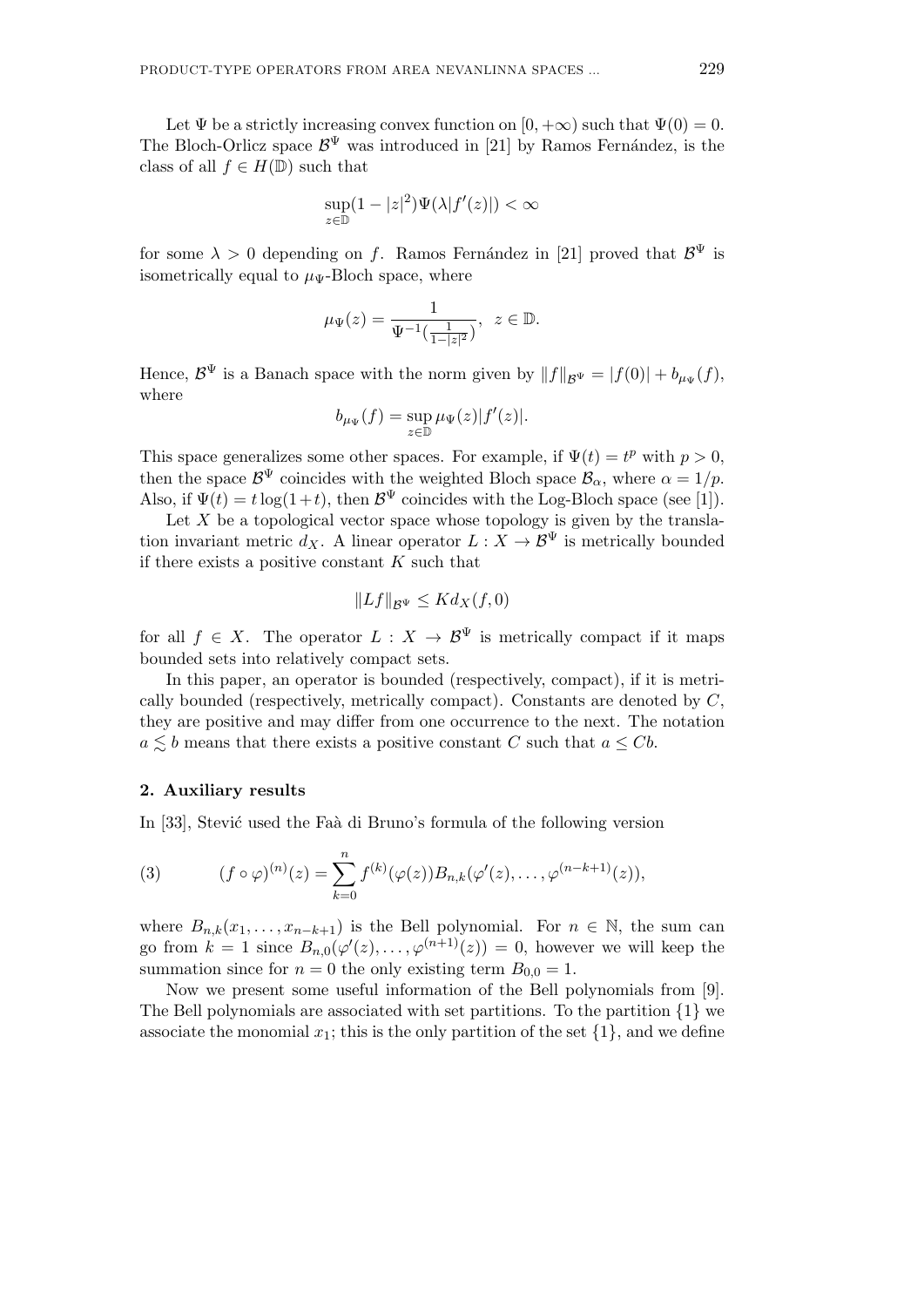*B*<sub>1,1</sub>(*x*<sub>1</sub>) = *x*<sub>1</sub>. The set {1, 2} has the two partitions {1, 2} and {1}, {2}, the former with one block and the latter with two, and we associate to them the monomials  $x_2$  and  $x_1^2$ , respectively. Then  $B_{2,1}(x_1, x_2) = x_2$  and  $B_{2,2}(x_1, x_2) = x_1^2$ . There are five partitions of the set  $\{1, 2, 3\}$ . Three of these have two blocks, namely  $\{1,2\}$ ,  $\{3\}$  and  $\{1,3\}$ ,  $\{2\}$  and  $\{1\}$ ,  $\{2,3\}$ ; we associate the monomial  $x_1x_2$  to each of these, and so  $B_{3,2}(x_1,x_2) = 3x_1x_2$ . The other Bell polynomials of order three are  $B_{3,3}(x_1) = x_1^3$ , corresponding to  $\{1\}$ ,  $\{2\}$ ,  $\{3\}$ ; and  $B_{3,1}(x_1, x_2, x_3) = x_3$ , corresponding to  $\{1, 2, 3\}$ . In general,

$$
B_{n,k}(x_1, x_2, \ldots, x_{n-k+1}) = \frac{1}{k!} \sum_{\substack{j_1 + \cdots + j_k = n \\ j_i \ge 1}} {n \choose j_1, j_2, \ldots, j_k} x_{j_1} \cdots x_{j_k}.
$$

The sum is effectively over set partitions of  $\{1, 2, \ldots, n\}$  with block sizes  $j_1, \ldots,$  $j_k$ , with the factor  $1/k!$  correcting for the multiple counting inside the sum.

From (3) and the Leibnitz formula the next result follows.

**Lemma 2.1.** *Let*  $f, u \in H(\mathbb{D})$  *and*  $\varphi$  *be an analytic self-map of*  $\mathbb{D}$ *. Then* 

(4) 
$$
(u(z)f(\varphi(z)))^{(m)}
$$
  
\n
$$
= \sum_{k=0}^{m} f^{(k)}(\varphi(z)) \sum_{j=k}^{m} C_m^j u^{(m-j)}(z) B_{j,k}(\varphi'(z), \dots, \varphi^{(j-k+1)}(z)).
$$

To find some useful test functions, we first introduce the following functions. For a fixed  $w \in \mathbb{D}$  and  $i \in \mathbb{N}_0 = \mathbb{N} \cup \{0\}$ , we define the function

$$
k_{w,i}(z) = \frac{(1 - |w|^2)^{\frac{\alpha + 2}{p} + i}}{(1 - \overline{w}z)^{\frac{2(\alpha + 2)}{p} + i}}, \quad z \in \mathbb{D}.
$$

Then from Lemma 4.2.2 in [37], it follows that

(5) 
$$
\sup_{w \in \mathbb{D}} \int_{\mathbb{D}} |k_{w,i}(z)|^p dA_{\alpha}(z) \lesssim 1.
$$

By using the functions  $k_{w,i}$ , the following result provides some useful test functions.

**Lemma 2.2.** *Let*  $w \in \mathbb{D}$  *and*  $m \in \mathbb{N}$ *. Then for each fixed*  $k \in \{0, 1, \ldots, m\}$ *, there exist two groups of constants*  $a_{0,k}$ ,  $a_{1,k}, \ldots, a_{m,k}$  and  $b_{0,k}$ ,  $b_{1,k}, \ldots, b_{m,k}$ , *such that the function*

(6) 
$$
h_{w,k}(z) = \sum_{i=0}^{m} a_{i,k} k_{w,i}(z) \exp \sum_{i=0}^{m} b_{i,k} k_{w,i}(z)
$$

*satisfies*

(7) 
$$
h_{w,k}^{(k)}(w) = \frac{\overline{w}^k}{(1-|w|^2)^{\frac{\alpha+2}{p}+k}} \exp \frac{1}{(1-|w|^2)^{\frac{\alpha+2}{p}}} \text{ and } h_{w,k}^{(j)}(w) = 0
$$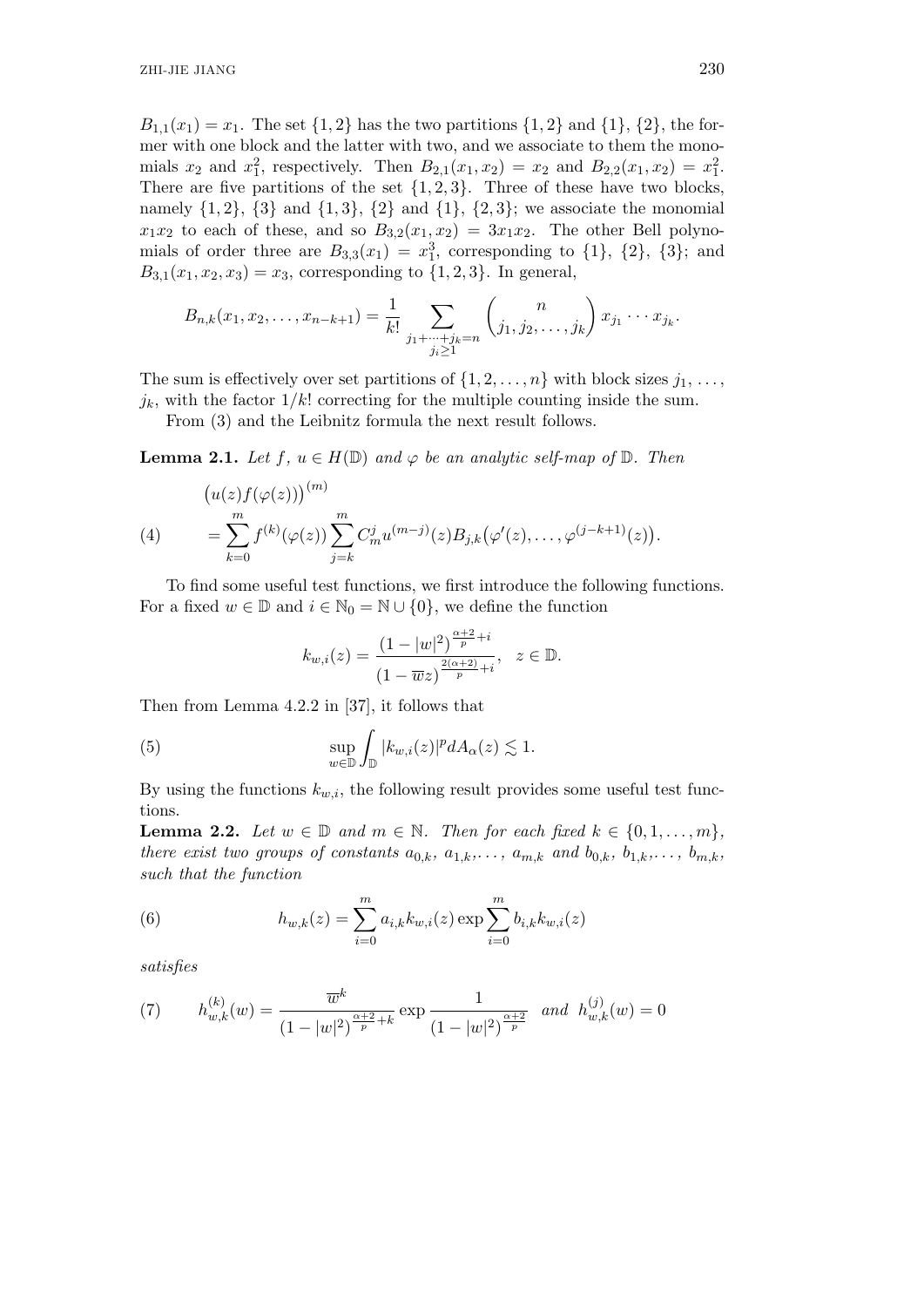*for each*  $j \in \{0, 1, \ldots, m\} \setminus \{k\}$ *. Moreover,* 

$$
\sup_{w\in\mathbb{D}}\|h_{w,k}\|_{\mathcal{N}^p_\alpha}\lesssim 1.
$$

**Proof.** First we prove that if the function  $h_{w,k}$  has the expression (6), then  $h_{w,k} \in \mathcal{N}_{\alpha}^p$  and sup  $\sup_{w \in \mathbb{D}} ||h_{w,k}||_{\mathcal{N}_{\alpha}^p} \lesssim 1$ . Indeed, from the facts that

 $\log(1+xy) \leq \log(1+x) + \log(1+y)$  and  $\log(1+x) \leq x, x, y > 0$ ,

we have

$$
\log(1+|h_{w,k}(z)|) = \log\left(1+\left|\sum_{i=0}^{m} a_{i,k}k_{w,i}(z)\right| \left|\exp\sum_{i=0}^{m} b_{i,k}k_{w,i}(z)\right|\right)
$$
  

$$
\leq \left|\sum_{i=0}^{m} a_{i,k}k_{w,i}(z)\right| + \log\left(1+\exp\left|\sum_{i=0}^{m} b_{i,k}k_{w,i}(z)\right|\right)
$$
  

$$
\leq 1 + \sum_{i=0}^{m} (|a_{i,k}| + |b_{i,k}|)|k_{w,i}(z)|.
$$

Then from this, (5) and a elementary inequality, we get

$$
||h_{w,k}||_{\mathcal{N}_{\alpha}^p} \leq \int_{\mathbb{D}} \left(1 + \sum_{i=0}^m (|a_{i,k}| + |b_{i,k}|) |k_{w,i}(z)|\right)^p dA_{\alpha}(z)
$$
  

$$
\leq (m+2)^p \left(1 + \sum_{i=0}^m (|a_{i,k}| + |b_{i,k}|)^p \int_{\mathbb{D}} |k_{w,i}(z)|^p dA_{\alpha}(z)\right)
$$
  

$$
\leq C.
$$

From this, the desired result follows.

Write

$$
f_{w,k}(z) := \sum_{i=0}^{m} a_{i,k} k_{w,i}(z)
$$
 and  $g_{w,k}(z) := \sum_{i=0}^{m} b_{i,k} k_{w,i}(z)$ .

We first consider the case of  $k = 0$ . By some calculation, we obtain that the function  $h_{w,0}$  satisfies (7) if and only if the functions  $f_{w,0}$  and  $g_{w,0}$  satisfy the following systems

(8) 
$$
\begin{cases} f_{w,0}(w) = \frac{1}{(1-|w|^2)^a} \\ f'_{w,0}(w) = 0 \\ f''_{w,0}(w) = 0 \\ \cdots \\ f^{(m)}_{w,0}(w) = 0 \end{cases}
$$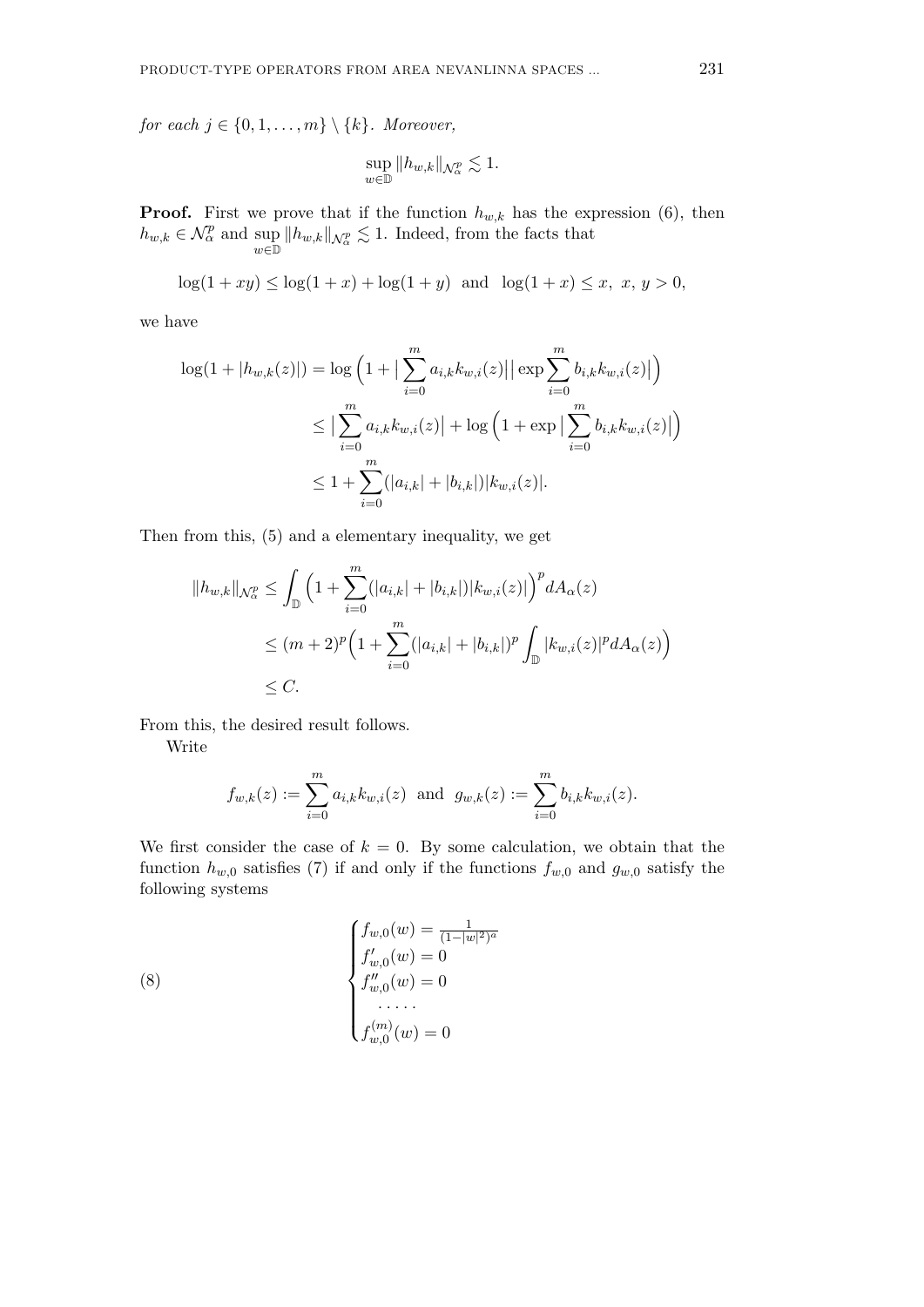(9)  

$$
\begin{cases}\ng_{w,0}(w) = \frac{1}{(1-|w|^2)^a} \\
g'_{w,0}(w) = 0 \\
g''_{w,0}(w) = 0 \\
\dots \\
g_{w,0}^{(m)}(w) = 0,\n\end{cases}
$$

respectively, where  $a := (\alpha + 2)/p$ . According to the expressions of  $f_{w,0}$  and  $g_{w,0}$ , by calculating  $f_{w,0}^{(j)}$  $g_{w,0}^{(j)}(w)$  and  $g_{w,0}^{(j)}$  $w_{w,0}^{(J)}(w)$  we see that  $f_{w,0}$  and  $g_{w,0}$  satisfy the systems (8) and (9), respectively, if and only if unknowns  $a_{0,0}, a_{1,0}, \ldots, a_{m,0}$ ,  $b_{0,0}, b_{1,0}, \ldots, b_{m,0}$ , satisfy the following linear system of equations

(10)  
\n
$$
\begin{cases}\n\sum_{i=0}^{m} a_{i,0} = 1 \\
\sum_{i=0}^{m} (2a+i)a_{i,0} = 0 \\
\sum_{i=0}^{m} (2a+i)(2a+i+1)a_{i,0} = 0 \\
\dots \\
\sum_{i=0}^{m} \prod_{j=1}^{m} (2a+i+j-1)a_{i,0} = 0\n\end{cases}
$$

and

(11)  
\n
$$
\begin{cases}\n\sum_{i=0}^{m} b_{i,0} = 1 \\
\sum_{i=0}^{m} (2a+i)b_{i,0} = 0 \\
\sum_{i=0}^{m} (2a+i)(2a+i+1)b_{i,0} = 0 \\
\dots \\
\sum_{i=0}^{m} \prod_{j=1}^{m} (2a+i+j-1)b_{i,0} = 0,\n\end{cases}
$$

respectively. Hence we only need to prove that (10) and (11) have nonzero solutions, respectively. Indeed, if we can show that the determinants of the systems (10) and (11) are nonzero, then (10) and (11) have nonzero solutions, respectively. By Lemma 3 in [33], the determinants of the systems (10) and (11) equal  $\prod_{j=1}^m j!$ , respectively, which is different from zero. This finishes the proof of the lemma for the case  $k = 0$ .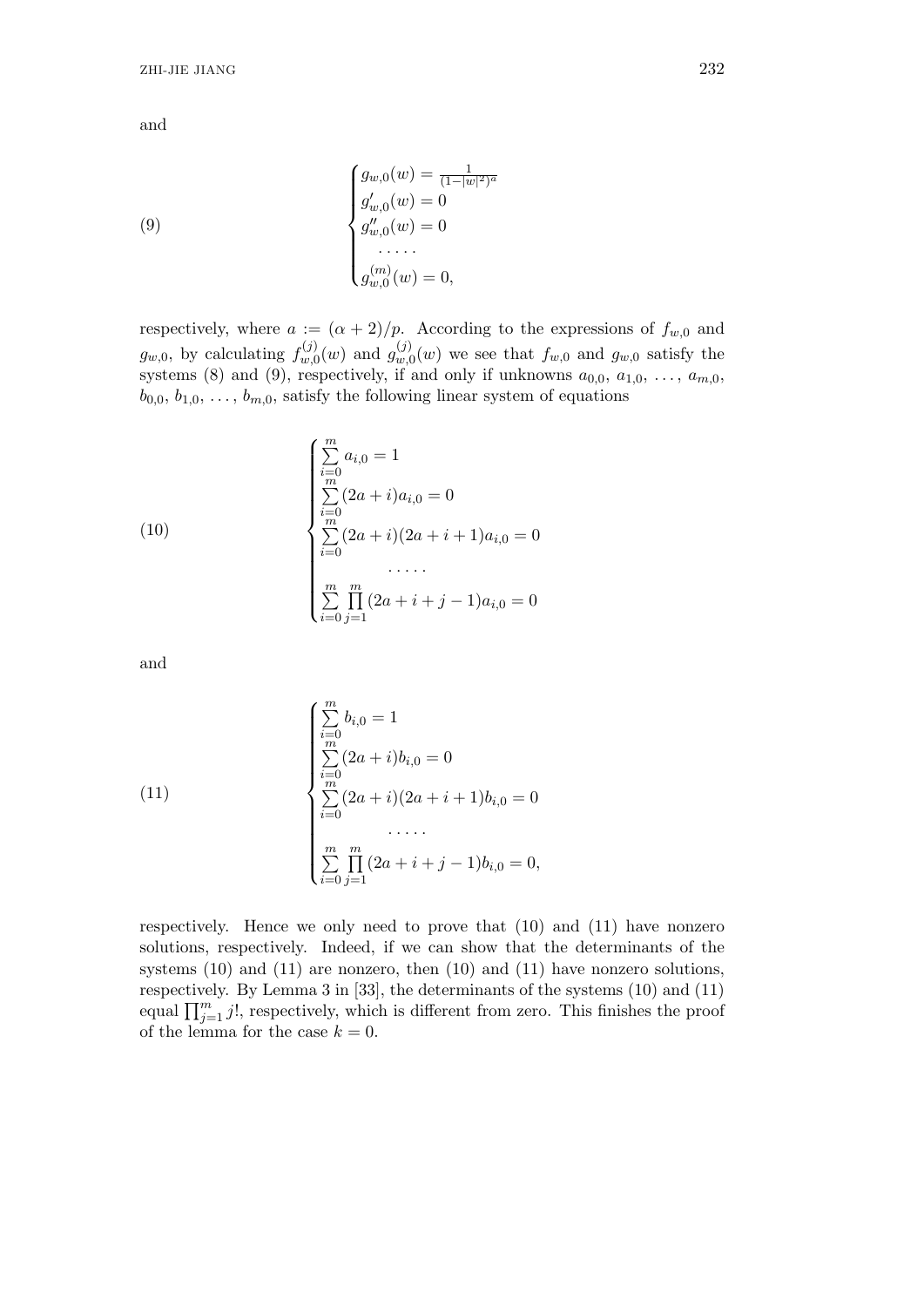We next consider the case of  $k \neq 0$ . From (4) we have

$$
h_{w,k}^{(k)}(z) = \sum_{j=0}^{k} \sum_{i=j}^{k} C_k^i f_{w,k}^{(k-i)}(z) B_{i,j}(g'_{w,k}(z), \dots, g_{w,k}^{(i-j+1)}(z)) \exp g_{w,k}(z)
$$
  
\n(12)  
\n
$$
= f_{w,k}^{(k)}(z) \exp g_{w,k}(z)
$$
  
\n
$$
+ \sum_{j=1}^{k} \sum_{i=j}^{k} C_k^i f_{w,k}^{(k-i)}(z) B_{i,j}(g'_{w,k}(z), \dots, g_{w,k}^{(i-j+1)}(z)) \exp g_{w,k}(z)
$$
  
\n
$$
+ \sum_{i=1}^{k} C_k^i f_{w,k}^{(k-i)}(z) B_{i,j}(g'_{w,k}(z), \dots, g_{w,k}^{(i-j+1)}(z)) \exp g_{w,k}(z).
$$

From (12) we see that if  $f_{w,k}^{(l)}(w) = 0$  for all  $l < k$ , then  $h_{w,k}^{(l)}(w) = 0$ . On the other hand, for all  $s > k$ , from (4) we have

$$
h_{w,k}^{(s)}(z) = \sum_{j=0}^{s} \sum_{i=j}^{s} C_s^i f_{w,k}^{(s-i)}(z) B_{i,j}(g'_{w,k}(z), \dots, g_{w,k}^{(i-j+1)}(z)) \exp g_{w,k}(z)
$$
  
\n
$$
= C_s^k f_{w,k}^{(k)}(z) \exp g_{w,k}(z) \sum_{j=0}^{s-k} B_{s-k,j}(g'_{w,k}(z), \dots, g_{w,k}^{(s-k-j+1)}(z))
$$
  
\n(13) 
$$
+ \sum_{j=0}^{s-k} \sum_{i=j,i\neq s-k}^{s} C_s^i f_{w,k}^{(s-i)}(z) B_{i,j}(g'_{w,k}(z), \dots, g_{w,k}^{(i-j+1)}(z)) \exp g_{w,k}(z)
$$
  
\n
$$
+ \sum_{j=s-k+1}^{s} \sum_{i=j}^{s} C_s^i f_{w,k}^{(s-i)}(z) B_{i,j}(g'_{w,k}(z), \dots, g_{w,k}^{(i-j+1)}(z)) \exp g_{w,k}(z).
$$

From (13), for each  $s > k$  we see that if  $g'_{w,k}(w) = 0, \ldots, g_{w,k}^{(s-k+1)}(w) = 0$ ,  $f_{w,k}(w) = 0, f'_{w,k}(w) = 0, \ldots, f_{w,k}^{(k-1)}(w) = 0, f_{w,k}^{(k+1)} = 0, \ldots, f_{w,k}^{(s)}(w) = 0$ , then  $h_{w,k}^{(s)}(w) = 0.$ 

Now letting  $s = k + 1, \ldots, m$ , and noticing condition (7), we see that if we can prove that there exist two groups of constants  $a_{0,k}$ ,  $a_{1,k}$ , ...,  $a_{m,k}$  and  $b_{0,k}$ ,  $b_{1,k}, \ldots, b_{m,k}$ , such that the following systems hold

(14)  

$$
\begin{cases}\n\sum_{i=0}^{m} a_{i,k} = 0, & \sum_{i=0}^{m} (2a+i)a_{i,k} = 0 \\
\sum_{i=0}^{m} (2a+i)(2a+i+1)a_{i,k} = 0 \\
& \dots \dots \\
\sum_{i=0}^{m} \prod_{j=1}^{k} (2a+i+j-1)a_{i,k} = 1 \\
& \dots \dots \\
\sum_{i=0}^{m} \prod_{j=1}^{m} (2a+i+j-1)a_{i,k} = 0\n\end{cases}
$$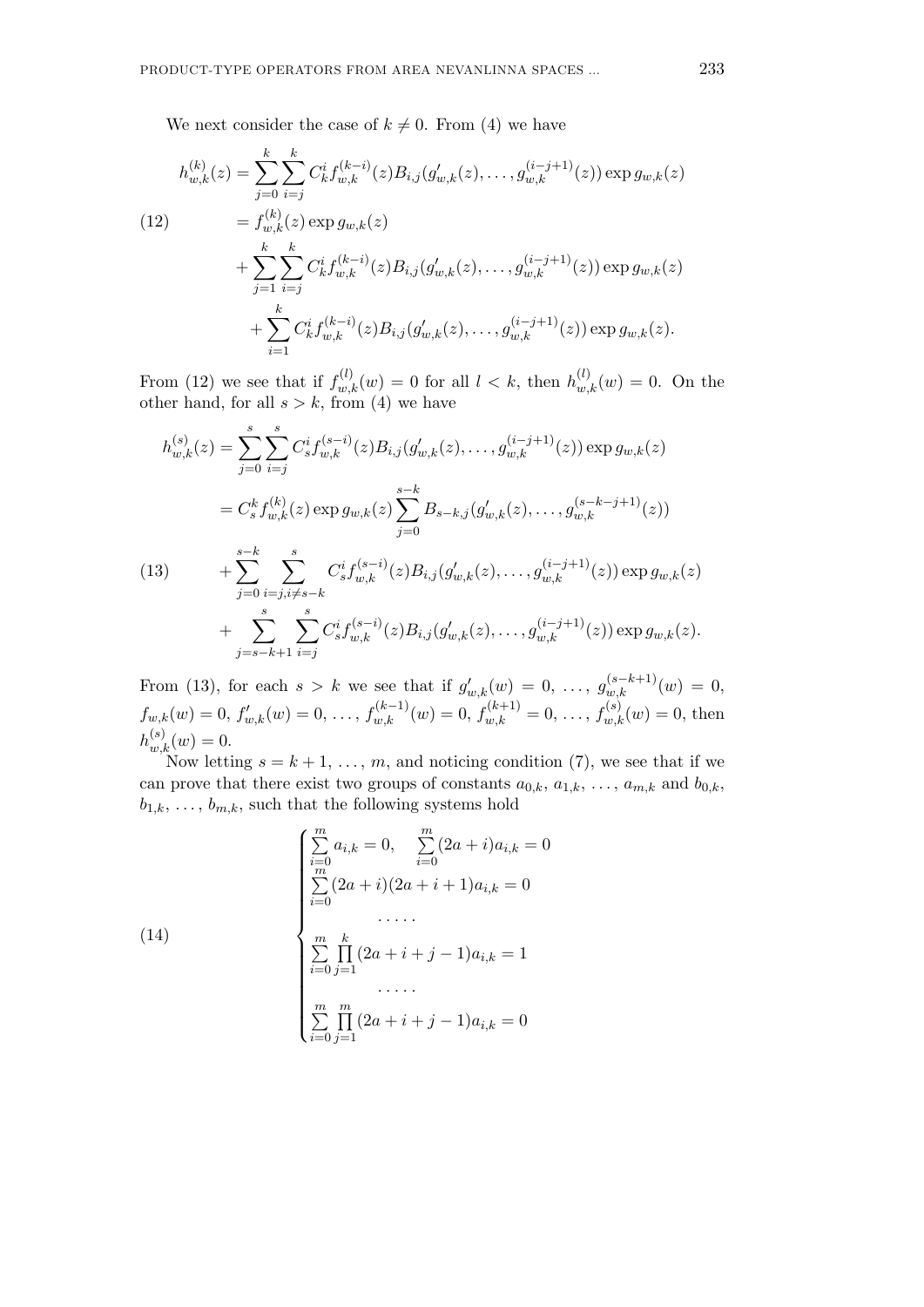(15)  
\n
$$
\begin{cases}\n\sum_{i=0}^{m} b_{i,k} = 1 \\
\sum_{i=0}^{m} (2a+i)b_{i,k} = 0 \\
\sum_{i=0}^{m} (2a+i)(2a+i+1)b_{i,k} = 0 \\
\dots \\
\sum_{i=0}^{m} \prod_{j=1}^{m-k+1} (2a+i+j-1)b_{i,k} = 0,\n\end{cases}
$$

then this finishes the proof of the lemma for the case of  $k \neq 0$ . From Lemma 3 in [33] and a calculation, we get that the determinant of the system (14) equals  $(-1)^{k-1} \prod_{j=1}^{m} j!$ , which is different from zero. By this, there must exist  $a_{0,k}$ ,  $a_{1,k}, \ldots, a_{m,k}$  such that the system (14) holds. Since the number of equations in the system (15) is less than the number of variables, there must exist  $b_{0,k}$ ,  $b_{1,k}, \ldots, b_{m,k}$ , such that the system (15) holds.

To characterize the compactness, we need the following result, which is proved in a standard way (see [23]). So the proof is omitted.

**Lemma 2.3.** Let  $T \in \{D^n M_u C_\varphi, D^n C_\varphi M_u, C_\varphi D^n M_u, M_u D^n C_\varphi, M_u C_\varphi D^n,$  $C_{\varphi}M_{u}D^{n}$ *}. Then the bounded operator*  $T: \mathcal{N}_{\alpha}^{p} \to \mathcal{B}^{\Psi}$  *is compact if and only if for every bounded sequence*  ${f_j}$  *in*  $N_\alpha^p$  *such that*  $f_j \to 0$  *uniformly on every compact subset of*  $\mathbb{D}$  *as*  $j \to \infty$ *, it follows that* 

$$
\lim_{j \to \infty} ||Tf_j||_{\mathcal{B}^{\Psi}} = 0.
$$

We need also the following estimate for derivative of functions in area Nevanlinna spaces. We refer the reader to [36] for a complete proof.

**Lemma 2.4.** *For a fixed*  $k \in \mathbb{N}_0 = \mathbb{N} \cup \{0\}$ *, there exists a positive constant*  $C_k = C(\alpha, p, k)$  *independent of*  $f \in \mathcal{N}_{\alpha}^p$  *and*  $z \in \mathbb{D}$  *such that* 

$$
|f^{(k)}(z)| \le \frac{1}{(1-|z|^2)^k} \exp \frac{C_k \|f\|_{\mathcal{N}_{\alpha}^p}}{(1-|z|^2)^{\frac{\alpha+2}{p}}}.
$$

#### **3. Boundedness and compactness**

We first characterize the boundedness and compactness of  $D^n M_u C_\varphi : \mathcal{N}_\alpha^p \to \mathcal{B}^\Psi$ .

**Theorem 3.1.** Let  $\varphi$  be an analytic self-map of  $\mathbb{D}$  and  $u \in H(\mathbb{D})$ . Then the *following statements are equivalent*:

(*i*) The operator  $D^n M_u C_\varphi : \mathcal{N}_\alpha^p \to \mathcal{B}^\Psi$  is bounded.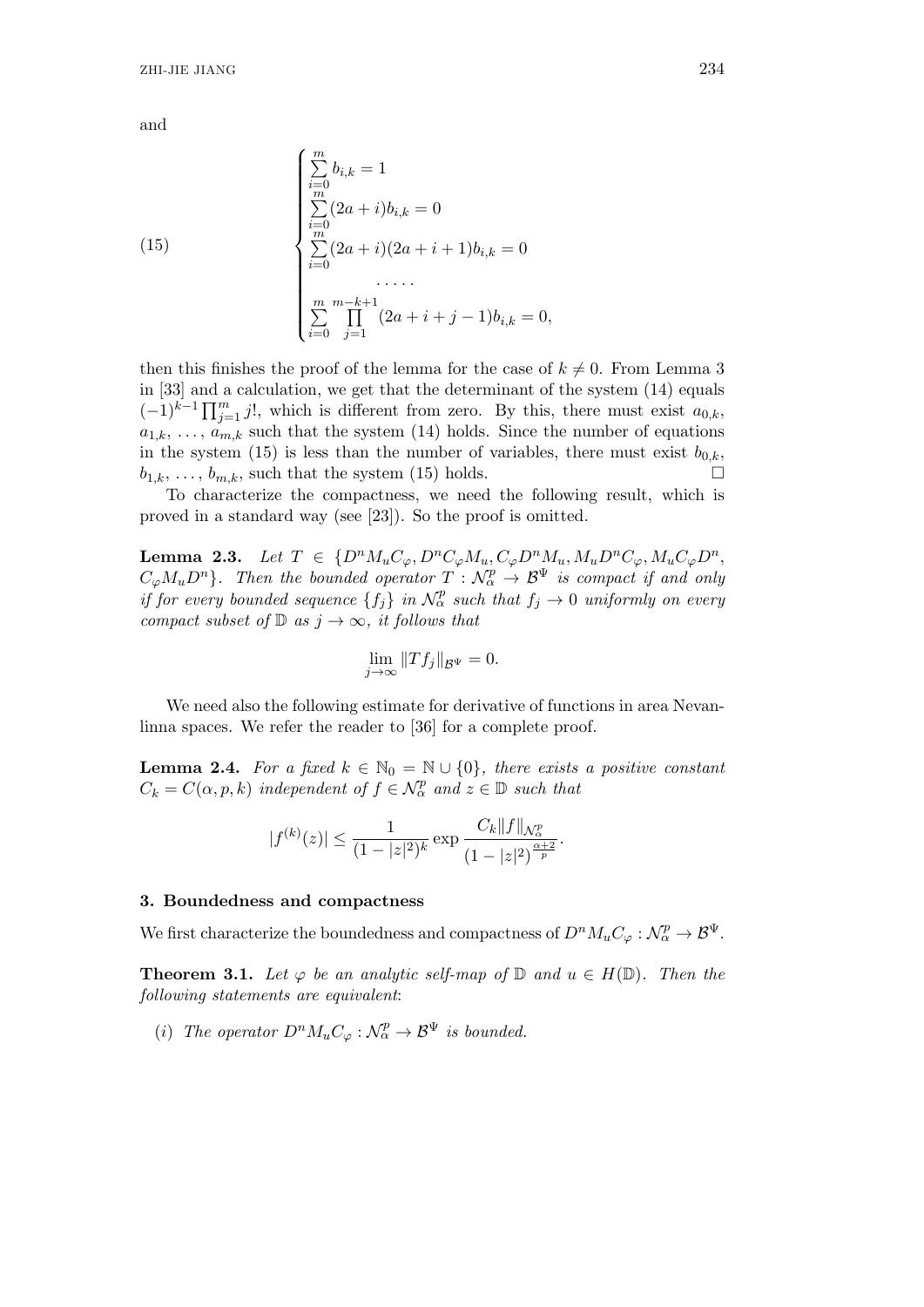- (*ii*) The operator  $D^n M_u C_\varphi : \mathcal{N}_\alpha^p \to \mathcal{B}^\Psi$  is compact.
- (*iii*) For all  $c > 0$  and  $k \in \{0, 1, \ldots, n+1\}$ , *u* and  $\varphi$  *satisfy the following conditions:*

$$
I_k = \sup_{z \in \mathbb{D}} \mu_{\Psi}(z) I_k(z) < \infty
$$

$$
\lim_{|\varphi(z)| \to 1} \frac{\mu_{\Psi}(z) I_k(z)}{(1 - |\varphi(z)|^2)^k} \exp \frac{c}{(1 - |\varphi(z)|^2)^{\frac{\alpha + 2}{p}}} = 0,
$$

where

$$
I_k(z) = \Big|\sum_{j=k}^{n+1} C_{n+1}^j u^{(n+1-j)}(z) B_{j,k}(\varphi'(z), \dots, \varphi^{(j-k+1)}(z))\Big|.
$$

**Proof.** (*i*)  $\Rightarrow$  (*iii*). Let  $h_k(z) = z^k \in \mathcal{N}_{\alpha}^p$ ,  $k = 0, 1, \ldots, n + 1$ . Applying the operator  $D^n M_u C_\varphi : \mathcal{N}_\alpha^p \to \mathcal{B}^\Psi$  to the function  $h_0$ , we have

$$
b_{\mu_{\Psi}}(D^n M_u C_{\varphi} h_0) = \sup_{z \in \mathbb{D}} \mu_{\Psi}(z) | (D^n M_u C_{\varphi} h_0)'(z)|
$$
  
(16)  

$$
= \sup_{z \in \mathbb{D}} \mu_{\Psi}(z) | \sum_{j=0}^{n+1} C_{n+1}^j u^{(n+1-j)}(z) B_{j,0}(\varphi'(z), \dots, \varphi^{(j+1)}(z)) |
$$
  

$$
= \sup_{z \in \mathbb{D}} \mu_{\Psi}(z) I_0(z) = I_0.
$$

Since the operator  $D^n M_u C_\varphi : \mathcal{N}_\alpha^p \to \mathcal{B}^\Psi$  is bounded, we have

(17) 
$$
b_{\mu\Psi}(D^n M_u C_{\varphi} h_0) \leq ||D^n M_u C_{\varphi} h_0|| \leq C ||D^n M_u C_{\varphi}||.
$$

From (16) and (17), we obtain that  $I_0 < \infty$ .

Assume now that we have proved the following inequalities

(18) 
$$
I_{l} = \sup_{z \in \mathbb{D}} \mu_{\Psi}(z) I_{l}(z) \leq C \| D^{n} M_{u} C_{\varphi} \|
$$

for each  $l \in \{0, 1, ..., k-1\}$  and a  $k \leq n+1$ . Applying Lemma 2.1 to the function  $h_k$ , and noticing that  $h_k^{(s)}$  $f_k^{(s)}(z) \equiv 0$  for  $s > k$ , we get

$$
(D^{n} M_{u} C_{\varphi} h_{k})'(z) = \sum_{j=0}^{k} h_{k}^{(j)}(\varphi(z)) \sum_{i=j}^{n+1} C_{n+1}^{i} u^{(n+1-i)}(z).
$$
  
(19)  

$$
\qquad \qquad \cdot B_{i,j}(\varphi'(z), \dots, \varphi^{(i-j+1)}(z))
$$
  

$$
= \sum_{j=0}^{k} k \cdots (k-j+1) (\varphi(z))^{k-j} \sum_{i=j}^{n+1} C_{n+1}^{i} u^{(n+1-i)}(z).
$$
  

$$
\cdot B_{i,j}(\varphi'(z), \dots, \varphi^{(i-j+1)}(z)).
$$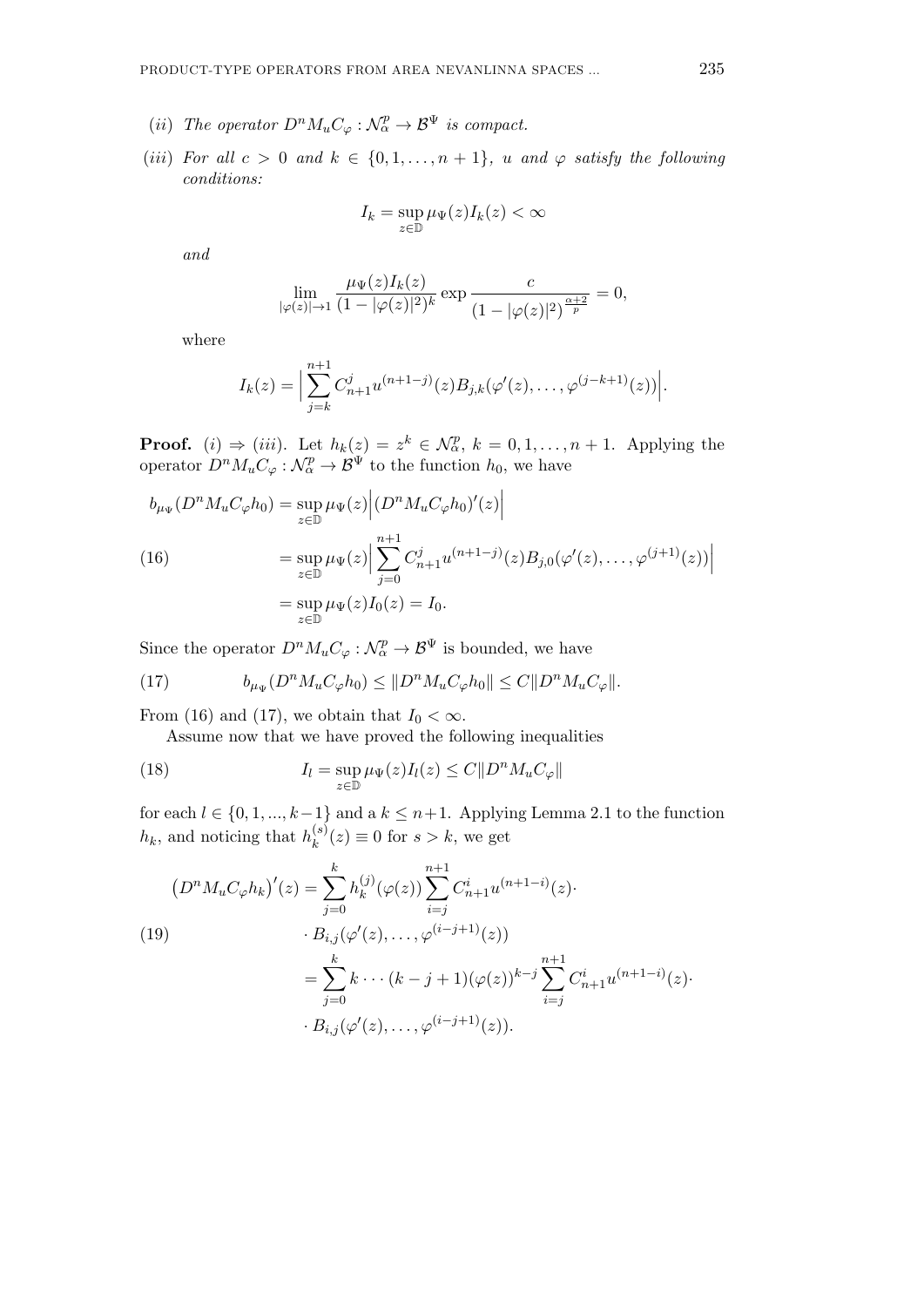From (19), using the boundedness of  $D^n M_u C_\varphi : \mathcal{N}_\alpha^p \to \mathcal{B}^\Psi$ , the boundedness of  $\varphi(z)$  and the triangle inequality, noticing that the coefficient at

$$
\sum_{j=k}^{n+1} C_{n+1}^j u^{(n+1-j)}(z) B_{j,k}(\varphi'(z), \dots, \varphi^{(j-k+1)}(z))
$$

is independent of *z*, finally using hypothesis (18) we easily obtain

(20) 
$$
I_k = \sup_{z \in \mathbb{D}} \mu_{\Psi}(z) I_k(z) \leq C ||D^n M_u C_{\varphi}||.
$$

By induction we get that (20) holds for each  $k \in \{0, 1, \ldots, n+1\}$ .

Let  $w \in \mathbb{D}$  and  $c > 0$ . Then for a fixed  $k \in \{0, 1, \ldots, n+1\}$ , by Lemma 2.2 there exists a function  $h_{\varphi(w),k} \in \mathcal{N}_{\alpha}^p$  such that

(21) 
$$
h_{\varphi(w),k}^{(k)}(\varphi(w)) = \frac{\overline{\varphi(w)}^k}{(1 - |\varphi(w)|^2)^{\frac{\alpha+2}{p}+k}} \exp \frac{c}{(1 - |\varphi(w)|^2)^{\frac{\alpha+2}{p}}} \text{ and}
$$

$$
h_{\varphi(w),k}^{(j)}(\varphi(w)) = 0
$$

for each  $j \in \{0, 1, \ldots, n+1\} \setminus \{k\}$ . Hence, from the boundedness of  $D^n M_u C_\varphi$ :  $\mathcal{N}_{\alpha}^p \rightarrow \mathcal{B}^{\Psi}$ , we have

$$
\mu_{\Psi}(w) | (D^n M_u C_{\varphi} h_{\varphi(w)})'(w) | = \frac{\mu_{\Psi}(w) |\varphi(w)|^k I_k(w)}{(1 - |\varphi(w)|^2)^{\frac{\alpha + 2}{p} + k}} \exp \frac{c}{(1 - |\varphi(w)|^2)^{\frac{\alpha + 2}{p}}}
$$
  
(22)  

$$
\leq ||D^n M_u C_{\varphi} h_{\varphi(w)}||_{\mathcal{B}^{\Psi}} \leq C ||D^n M_u C_{\varphi}||.
$$

Then from (22) we get

(23) 
$$
\frac{\mu_{\Psi}(w)|\varphi(w)|^k I_k(w)}{(1-|\varphi(w)|^2)^k} \exp \frac{c}{(1-|\varphi(w)|^2)^{\frac{\alpha+2}{p}}} \leq C(1-|\varphi(w)|^2)^{\frac{\alpha+2}{p}}.
$$

Taking the limit in (23) as  $|\varphi(w)| \to 1$  gives the following

$$
\lim_{|\varphi(w)| \to 1} \frac{\mu_{\Psi}(w) I_k(w)}{(1 - |\varphi(w)|^2)^k} \exp \frac{c}{(1 - |\varphi(w)|^2)^{\frac{\alpha + 2}{p}}} = 0.
$$

This shows that the statement (*i*) implies (*iii*).

 $(iii) \Rightarrow (ii)$ . In order to prove that the operator  $D^n M_u C_\varphi : \mathcal{N}_\alpha^p \to \mathcal{B}^\Psi$  is compact, by Lemma 2.3 we just need to prove that, if  $\{f_i\}$  is a sequence in  $\mathcal{N}^p_\alpha$ such that  $\sup_{i \in \mathbb{N}} ||f_i||_{\mathcal{N}^p_{\alpha}} \leq M$  and  $f_i \to 0$  uniformly on any compact subset of  $\n D$  as *i* → ∞, then

$$
\lim_{i \to \infty} ||D^n M_u C_{\varphi} f_i||_{\mathcal{B}^{\Psi}} = 0.
$$

Notice that the second condition in *(iii)* holds for all  $c > 0$ . Hence, for arbitrary  $\varepsilon > 0$ , there is an  $\eta \in (0,1)$ , such that for any  $z \in K = \{z \in \mathbb{D} : |\varphi(z)| > \eta\}$ 

(24) 
$$
\frac{\mu_{\Psi}(z)I_{k}(z)}{(1-|\varphi(z)|^{2})^{k}} \exp \frac{C_{k}M}{(1-|\varphi(z)|^{2})^{\frac{\alpha+2}{p}}} < \varepsilon,
$$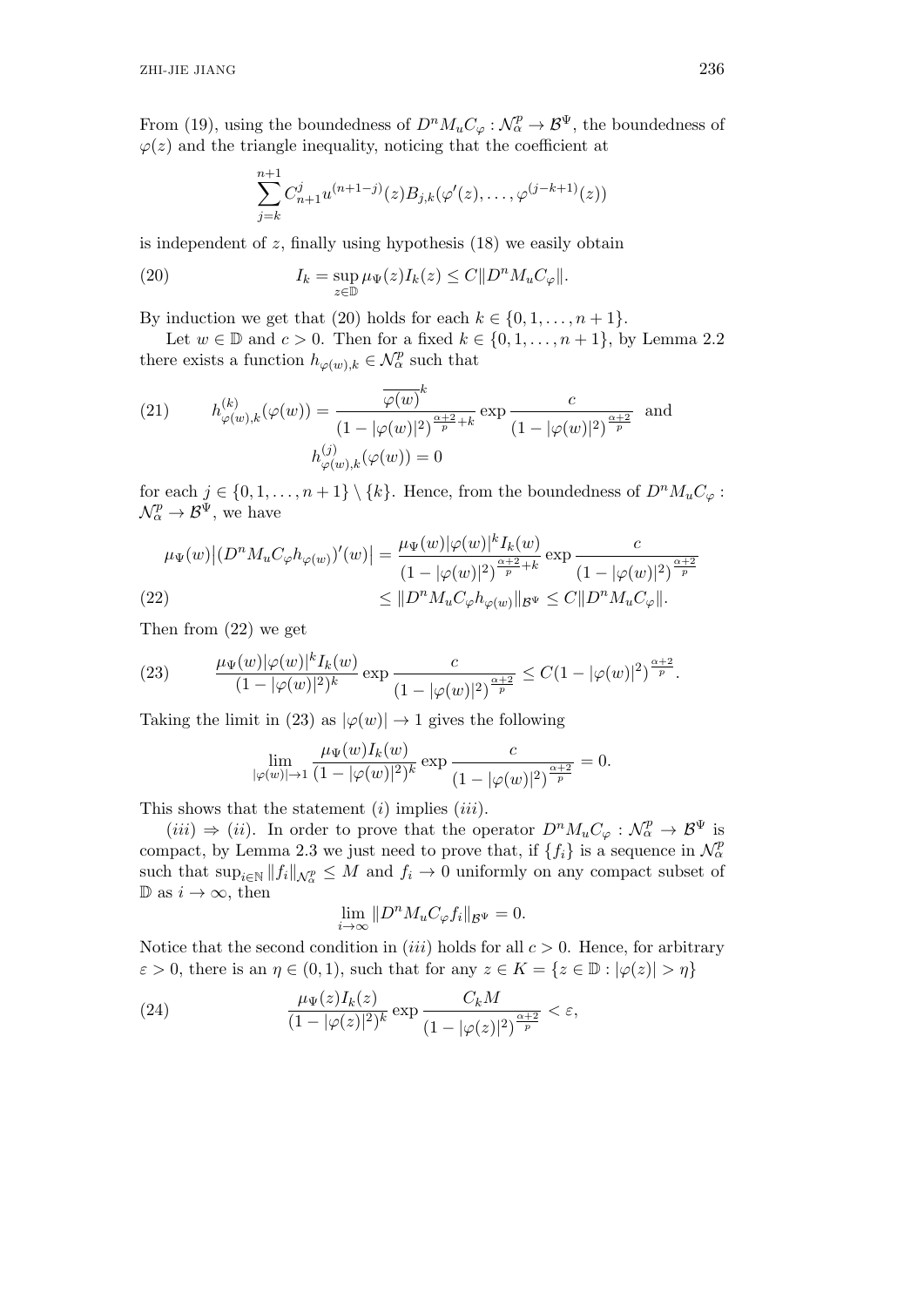where  $C_k$  is the constant in Lemma 2.4. For such chosen  $\varepsilon$  and  $\eta$ , by using (24) and Lemma 2.4, we have

$$
\sup_{z \in \mathbb{D}} \mu_{\Psi}(z) | (D^n M_u C_{\varphi} f_i)'(z)|
$$
\n
$$
= \sup_{z \in \mathbb{D}} \mu_{\Psi}(z) | \sum_{k=0}^{n+1} f_i^{(k)}(\varphi(z)) \sum_{j=k}^{n+1} C_{n+1}^j u^{(n+1-j)}(z).
$$
\n(25)\n
$$
B_{j,k} (\varphi'(z), \dots, \varphi^{(j-k+1)}(z)) |
$$
\n
$$
\leq \sup_{z \in \mathbb{D}} \mu_{\Psi}(z) \sum_{k=0}^{n+1} |f_i^{(k)}(\varphi(z))| I_k(z)
$$
\n
$$
\leq \Big( \sup_{z \in K} + \sup_{z \in \mathbb{D} \setminus K} \Big) \mu_{\Psi}(z) \sum_{k=0}^{n+1} |f_i^{(k)}(\varphi(z))| I_k(z)
$$
\n
$$
\leq (n+2)\varepsilon + \sum_{k=0}^{n+1} I_k \sup_{|z| \leq \eta} |f_i^{(k)}(z)|.
$$

Since  $f_i \to 0$  uniformly on compact subsets of  $\mathbb{D}$  as  $i \to \infty$  implies that for each  $k \in \mathbb{N}$ ,  $f_i^{(k)} \to 0$  uniformly on compact subsets of  $\mathbb{D}$  as  $i \to \infty$ , from (25) we get

$$
\lim_{i \to \infty} \sup_{z \in \mathbb{D}} \mu_{\Psi}(z) |(D^n M_u C_{\varphi} f_i)'(z)| = 0.
$$

It is clear that

(26) 
$$
\lim_{i \to \infty} |(D^n M_u C_\varphi f_i)(0)| = 0.
$$

Consequently, from (25) and (26) we obtain

(27) 
$$
\lim_{i \to \infty} ||D^n M_u C_{\varphi} f_i||_{\mathcal{B}^{\Psi}} = 0.
$$

Hence, from Lemma 2.3 we see that the operator  $D^n M_u C_\varphi : \mathcal{N}_\alpha^p \to \mathcal{B}^\Psi$  is compact.

 $(ii) \Rightarrow (i)$ . This implication is obvious. This finishes the proof of the theorem.  $\Box$ 

Since  $D^n C_{\varphi} M_u = D^n M_{u \circ \varphi} C_{\varphi}$ , by Faà di Bruno's formula and Theorem 3.1 we obtain the characterizations of the boundedness and compactness for the operator  $D^n C_{\varphi} M_u : \mathcal{N}_{\alpha}^p \to \mathcal{B}^{\Psi}$  in the following result.

**Corollary 3.1.** *Let*  $\varphi$  *be an analytic self-map of*  $\mathbb{D}$  *and*  $u \in H(\mathbb{D})$ *. Then the following statements are equivalent*:

- (*i*) The operator  $D^n C_{\varphi} M_u : \mathcal{N}_{\alpha}^p \to \mathcal{B}^{\Psi}$  is bounded.
- (*ii*) The operator  $D^n C_{\varphi} M_u : \mathcal{N}_{\alpha}^p \to \mathcal{B}^{\Psi}$  is compact.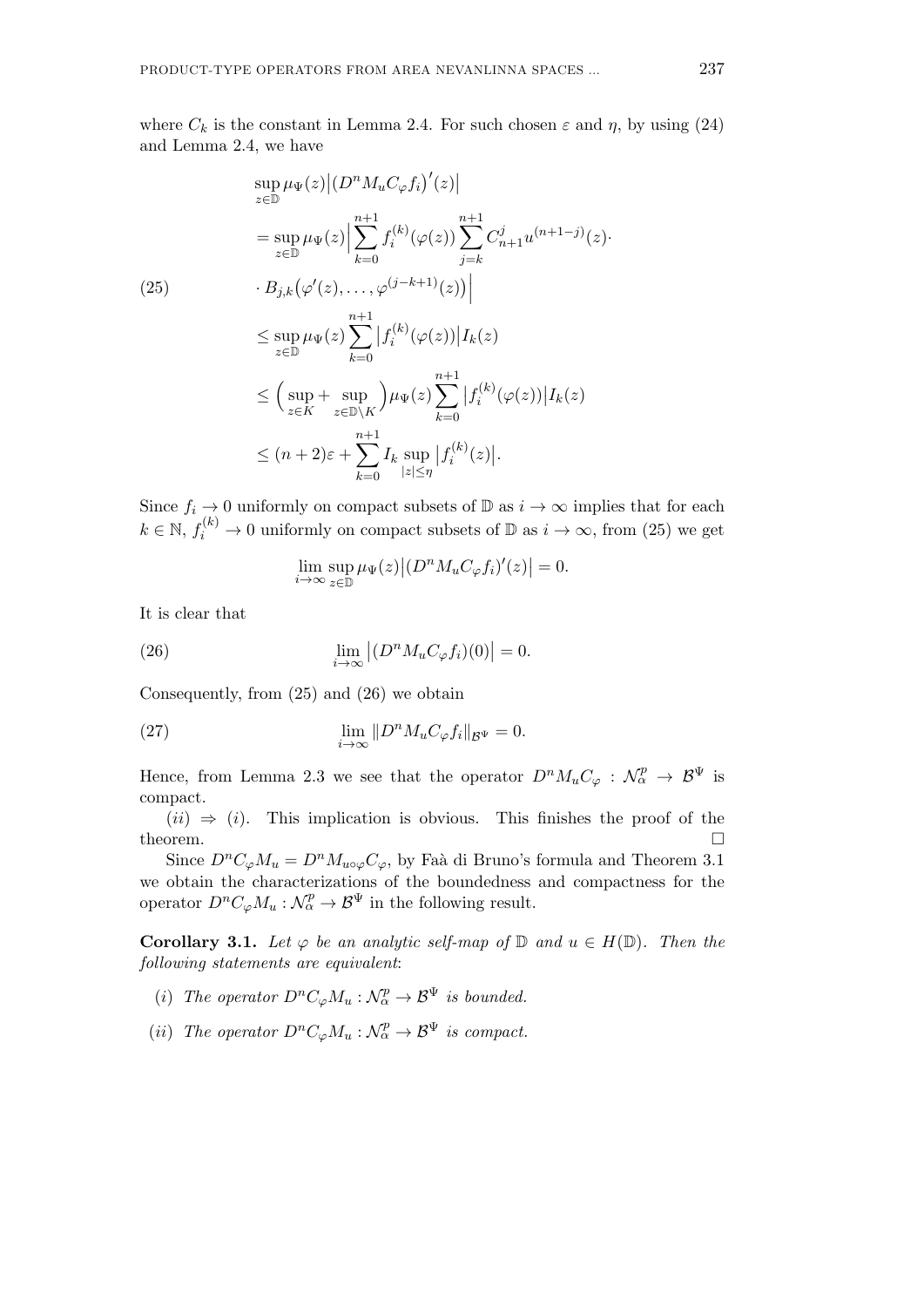(*iii*) For all  $c > 0$  and  $k \in \{0, 1, \ldots, n+1\}$ , *u* and  $\varphi$  *satisfy the following conditions:*

$$
\sup_{z \in \mathbb{D}} \mu_{\Psi}(z) J_k(z) < \infty
$$

*and*

$$
\lim_{|\varphi(z)| \to 1} \frac{\mu_{\Psi}(z) J_k(z)}{(1 - |\varphi(z)|^2)^k} \exp \frac{c}{(1 - |\varphi(z)|^2)^{\frac{\alpha + 2}{p}}} = 0,
$$

*where*

$$
J_k(z) = \Big| \sum_{j=k}^{n+1} \sum_{i=0}^{n+1-j} C_{n+1}^j u^{(i)}(\varphi(z)) B_{n+1-j,i}(\varphi'(z), \dots, \varphi^{(n+2-j-i)}(z)) \Big|.
$$
  
 
$$
B_{j,k}(\varphi'(z), \dots, \varphi^{(j-k+1)}(z)) \Big|.
$$

Since

$$
(C_{\varphi}D^{n}M_{u}f)'(z) = \sum_{k=0}^{n+1} C_{n+1}^{k} u^{(n+1-k)}(\varphi(z))\varphi'(z)f^{(k)}(\varphi(z)),
$$

we have the following result, whose proof is similar to that of Theorem 3.1. So it is omitted.

**Theorem 3.2.** *Let*  $\varphi$  *be an analytic self-map of*  $\mathbb{D}$  *and*  $u \in H(\mathbb{D})$ *. Then the following statements are equivalent*:

- (*i*) The operator  $C_{\varphi}D^nM_u:\mathcal{N}_{\alpha}^p\to\mathcal{B}^{\Psi}$  is bounded.
- (*ii*) The operator  $C_{\varphi}D^nM_u:\mathcal{N}_{\alpha}^p\to\mathcal{B}^{\Psi}$  is compact.
- (*iii*) For all  $c > 0$  and  $k \in \{0, 1, \ldots, n+1\}$ , *u* and  $\varphi$  *satisfy the following conditions:*

$$
\sup_{z\in\mathbb{D}}\mu_\Psi(z)|u^{(n+1-k)}(\varphi(z))||\varphi'(z)|<\infty
$$

*and*

$$
\lim_{|\varphi(z)| \to 1} \frac{\mu_{\Psi}(z)|u^{(n+1-k)}(\varphi(z))||\varphi'(z)|}{(1-|\varphi(z)|^2)^k} \exp \frac{c}{(1-|\varphi(z)|^2)^{\frac{\alpha+2}{p}}} = 0.
$$

Next we characterize the boundedness and compactness of  $M_u D^n C_\varphi : \mathcal{N}_\alpha^p \to \mathcal{B}^\Psi$ .

**Theorem 3.3.** Let  $\varphi$  be an analytic self-map of  $\mathbb{D}$  and  $u \in H(\mathbb{D})$ . Then the *following statements are equivalent*: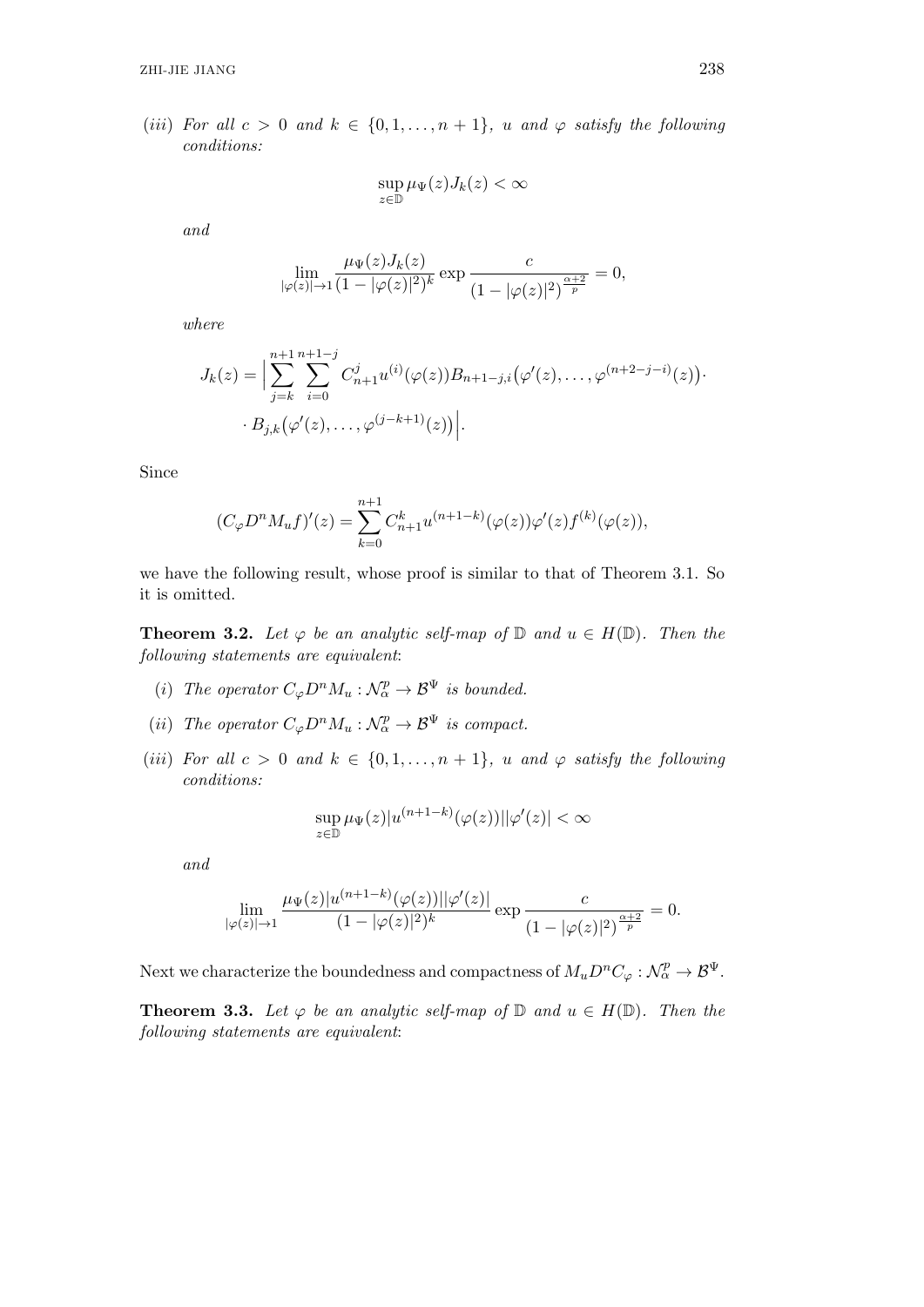- (*i*) The operator  $M_u D^n C_\varphi : \mathcal{N}_\alpha^p \to \mathcal{B}^\Psi$  is bounded.
- (*ii*) The operator  $M_u D^n C_\varphi : \mathcal{N}_\alpha^p \to \mathcal{B}^\Psi$  is compact.
- (*iii*) For all  $c > 0$  and  $k \in \{0, 1, \ldots, n\}$ , *u* and  $\varphi$  *satisfy the following conditions:*

$$
\sup_{z \in \mathbb{D}} \mu_{\Psi}(z)|u(z)||\varphi'(z)|^{n+1} < \infty,
$$
  
\n
$$
\sup_{z \in \mathbb{D}} \mu_{\Psi}(z)L_k(z) < \infty,
$$
  
\n
$$
\lim_{|\varphi(z)| \to 1} \frac{\mu_{\Psi}(z)L_k(z)}{(1 - |\varphi(z)|^2)^k} \exp \frac{c}{(1 - |\varphi(z)|^2)^{\frac{\alpha+2}{p}}} =
$$

*where*

$$
L_k(z) = |u'(z)B_{n,k}(\varphi'(z), \dots, \varphi^{(n-k+1)}(z))+ u(z)B_{n+1,k}(\varphi'(z), \dots, \varphi^{(n-k+2)}(z))|,
$$

*and*

$$
\lim_{|\varphi(z)| \to 1} \frac{\mu_{\Psi}(z)|u(z)||\varphi'(z)|^{n+1}}{(1 - |\varphi(z)|^2)^{n+1}} \exp \frac{c}{(1 - |\varphi(z)|^2)^{\frac{\alpha+2}{p}}} = 0.
$$

**Proof.** By some calculation, we have

$$
(M_u D^n C_{\varphi} f)'(z) = \sum_{k=0}^n f^{(k)}(\varphi(z)) \Big( u'(z) B_{n,k}(\varphi'(z), \dots, \varphi^{(n-k+1)}(z)) + u(z) B_{n+1,k}(\varphi'(z), \dots, \varphi^{(n-k+2)}(z)) \Big) + u(z) (\varphi'(z))^{n+1} f^{(n+1)}(\varphi(z)).
$$

By this formula, the proof can be given similar to that of Theorem 3.1. So we omit it.

Since  $(M_u C_{\varphi} D^n f)'(z) = u'(z) f^{(n)}(\varphi(z)) + u(z) \varphi'(z) f^{(n+1)}(\varphi(z)),$  we have

**Theorem 3.4.** *Let*  $\varphi$  *be an analytic self-map of*  $\mathbb{D}$  *and*  $u \in H(\mathbb{D})$ *. Then the following statements are equivalent*:

- (*i*) The operator  $M_uC_{\varphi}D^n:\mathcal{N}_{\alpha}^p\to\mathcal{B}^{\Psi}$  is bounded.
- (*ii*) The operator  $M_u C_\varphi D^n : \mathcal{N}_\alpha^p \to \mathcal{B}^\Psi$  is compact.
- (*iii*) *For all*  $c > 0$ *, the functions*  $u$  *and*  $\varphi$  *satisfy the following conditions:*

$$
\sup_{z \in \mathbb{D}} \mu_{\Psi}(z)|u'(z)| < \infty,
$$
  
\n
$$
\sup_{z \in \mathbb{D}} \mu_{\Psi}(z)|u(z)||\varphi'(z)| < \infty,
$$
  
\n
$$
\lim_{|\varphi(z)| \to 1} \frac{\mu_{\Psi}(z)|u'(z)|}{(1 - |\varphi(z)|^2)^n} \exp \frac{c}{(1 - |\varphi(z)|^2)^{\frac{\alpha + 2}{p}}} = 0,
$$

= 0*,*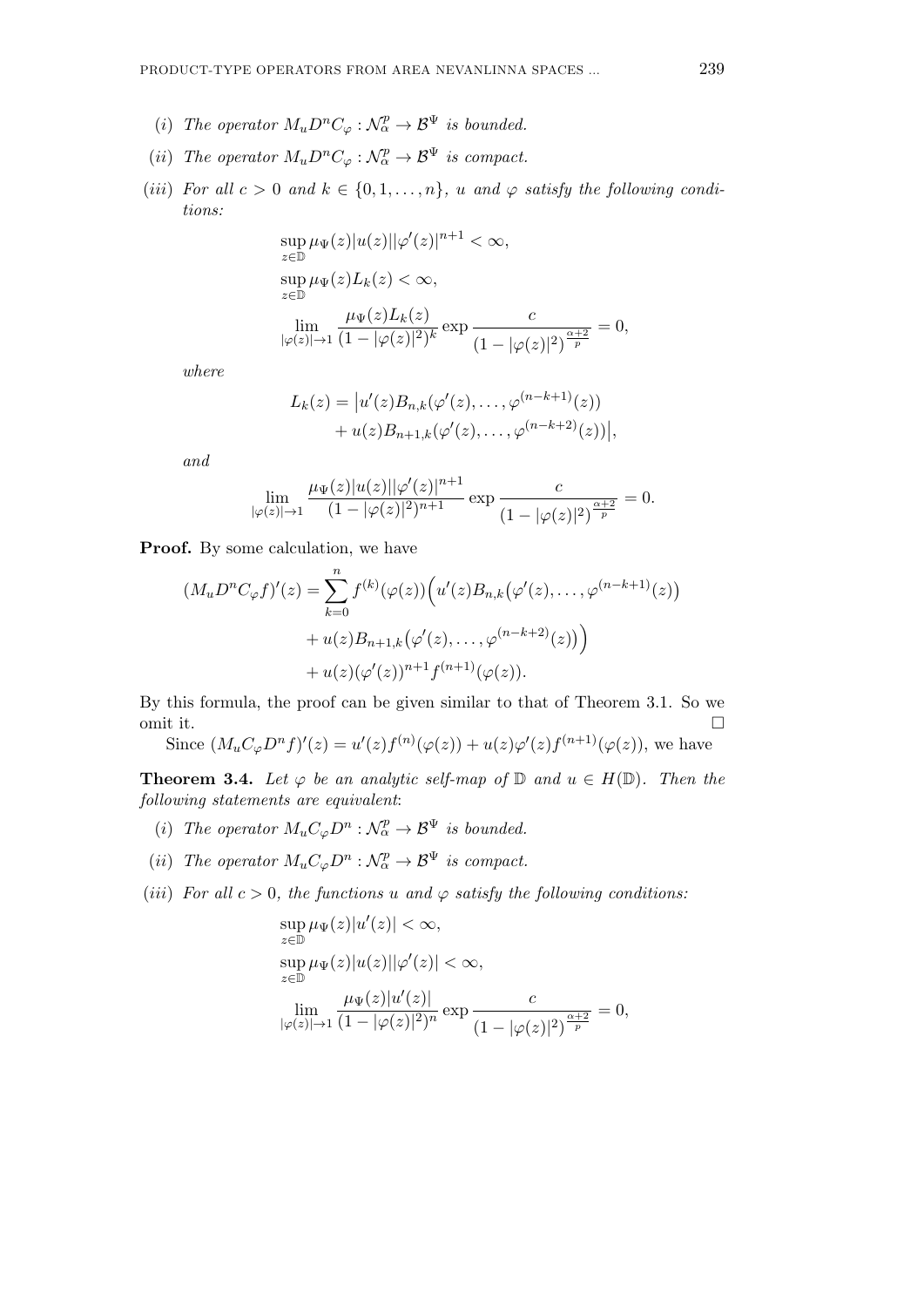$$
\lim_{|\varphi(z)| \to 1} \frac{\mu_{\Psi}(z)|u(z)||\varphi'(z)|}{(1 - |\varphi(z)|^2)^{n+1}} \exp \frac{c}{(1 - |\varphi(z)|^2)^{\frac{\alpha+2}{p}}} = 0.
$$

Noticing that  $C_{\varphi}M_uD^n = M_{u\circ\varphi}C_{\varphi}D^n$ , by Theorem 3.4 we have

**Corollary 3.2.** *Let*  $\varphi$  *be an analytic self-map of*  $\mathbb{D}$  *and*  $u \in H(\mathbb{D})$ *. Then the following statements are equivalent*:

- (*i*) The operator  $C_{\varphi}M_{u}D^{n}$ :  $\mathcal{N}_{\alpha}^{p} \to \mathcal{B}^{\Psi}$  is bounded.
- (*ii*) The operator  $C_{\varphi}M_uD^n:\mathcal{N}_{\alpha}^p\to\mathcal{B}^{\Psi}$  is compact.
- (*iii*) *For all*  $c > 0$ *, the functions*  $u$  *and*  $\varphi$  *satisfy the following conditions:*

$$
\sup_{z \in \mathbb{D}} \mu_{\Psi}(z)|u'(\varphi(z))||\varphi'(z)| < \infty,
$$
  
\n
$$
\sup_{z \in \mathbb{D}} \mu_{\Psi}(z)|u(\varphi(z))||\varphi'(z)| < \infty,
$$
  
\n
$$
\lim_{|\varphi(z)| \to 1} \frac{\mu_{\Psi}(z)|u'(\varphi(z))||\varphi'(z)|}{(1 - |\varphi(z)|^2)^n} \exp \frac{c}{(1 - |\varphi(z)|^2)^{\frac{\alpha + 2}{p}}} = 0,
$$

*and*

$$
\lim_{|\varphi(z)| \to 1} \frac{\mu_{\Psi}(z)|u(\varphi(z))||\varphi'(z)|}{(1 - |\varphi(z)|^2)^{n+1}} \exp \frac{c}{(1 - |\varphi(z)|^2)^{\frac{\alpha+2}{p}}} = 0.
$$

**Acknowledgments.** The author would like to thank the anonymous referee very much for providing valuable suggestions for the improvement of this paper. This work was supported by the Open Program of Key Laboratory of Mathematics and Interdiscriplinary Science of Guangdong Higher Education Institutes, Guangzhou University, the Sichuan Province University Key Laboratory of Bridge Non-destruction Detecting and Engineering Computing (No.2016QZJ01) and the Cultivation Project of Sichuan University of Science and Engineering (No.2015PY04).

# **References**

- [1] K. Attele, *Toeplitz and Hankel operators on Bergman spaces*, Hokkaido Math. J., 21 (1992), 279-293.
- [2] F. Colonna, S. Li, *Weighted composition operators from the minimal M¨obius invariant space into the Bloch space*, Mediter. J. Math., 10 (1) (2013), 395- 409.
- [3] B. Choe, H. Koo, W. Smith, *Carleson measure for the area Nevalinna spaces and applications*, J. Anal. Math., 104 (2008), 207-233.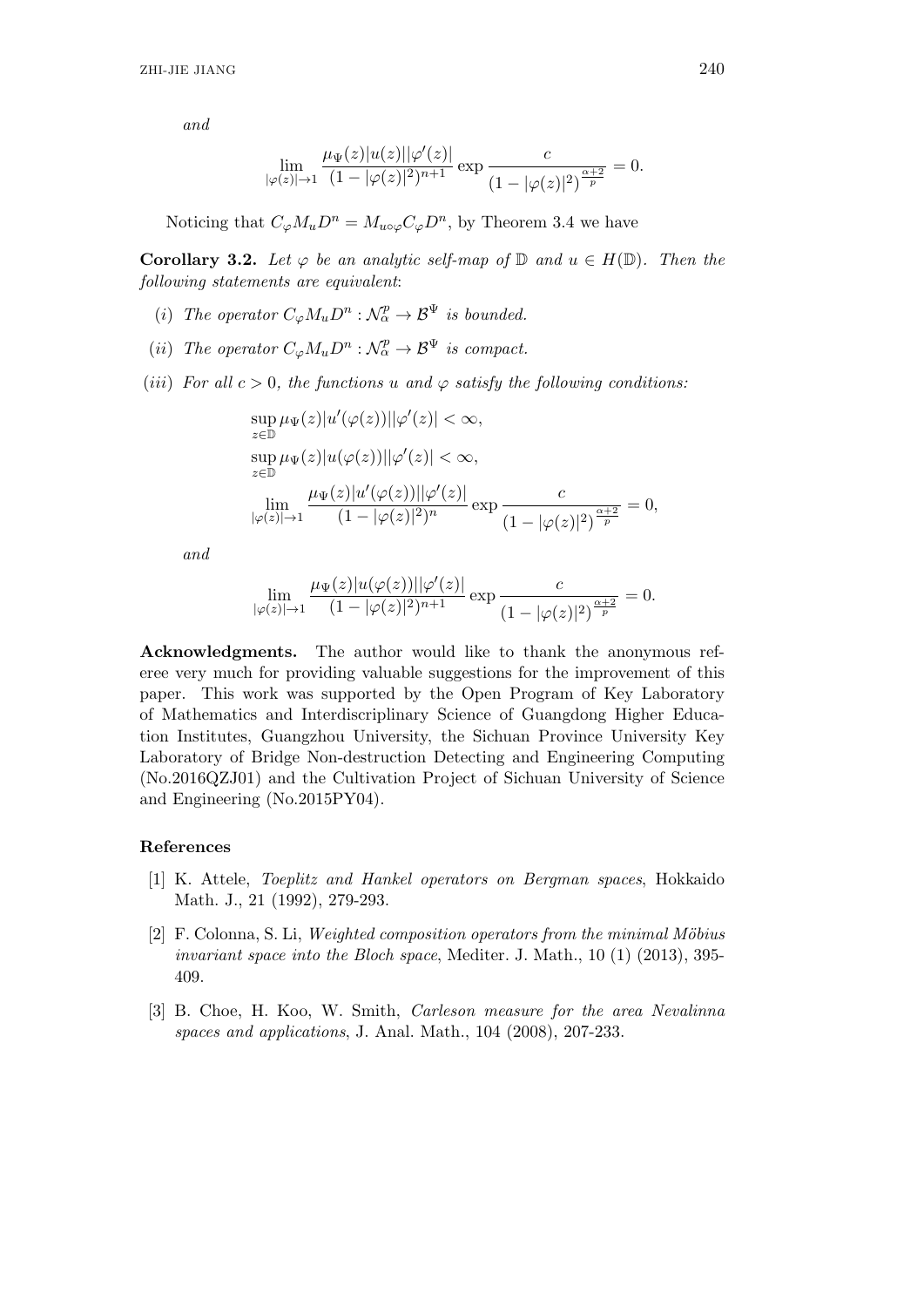- [4] C. C. Cowen, B. D. MacCluer, *Composition operators on spaces of analytic functions*, CRC Press, Boca Roton, 1995.
- [5] K. Esmaeili, M. Lindström, *Weighted composition operators between Zygmund type spaces and their essential norms*, Integral Equ. Oper. Theory., 75 (2013), 473-490.
- [6] R. A. Hibschweiler, N. Portnoy, *Composition followed by differentiation between Bergman and Hardy spaces*, Rocky Mountain J. Math., 35 (3) (2005), 843-855.
- [7] Z. J. Jiang, *On a class of operators from weighted Bergman spaces to some spaces of analytic functions*, Taiwan. J. Math., 15 (5) (2011), 2095-2121.
- [8] Z. J. Jiang, *On a product-type operator from weighted Bergman-Orlicz space to some weighted type spaces*, Appl. Math. Comput., 256 (2015), 37-51.
- [9] W. Johnson, *The curious history of Faà di Bruno's formula*, Amer. Math. Monthly., 109 (3) (2002), 217-234.
- [10] S. Krantz, S. Stevi´c, *On the iterated logarithmic Bloch space on the unit ball*, *Nonlinear Anal. TMA* **71** (2009), 1772-1795.
- [11] P. Kumar, S. D. Sharma, Weighted composition operators from weighted Bergman Nevanlinna spaces to Zygmund spaces, Int. J. Mod. Math. Sci., 3 (1) (2012), 31-54.
- [12] Y. Liu, Y. Yu, *Products of composition, multiplication and radial derivative operators from logarithmic Bloch spaces to weighted-type spaces on the unit ball*, J. Math. Anal. Appl., 423(1) (2015), 76-93.
- [13] H. Li, Z. Guo, *On a product-type operator from Zygmund-type spaces to Bloch-Orlicz spaces,* J. Inequal. Appl., Vol. 2015, Article no. 132, (2015), 18 pages.
- [14] S. Li, S. Stević, *Composition followed by differentiation between Bloch type spaces*, J. Comput. Anal. Appl., 9 (2) (2007), 195-205.
- [15] S. Li, S. Stević, *Generalized composition operators on Zygmund spaces and Bloch type spaces*, J. Math. Anal. Appl., 338 (2008), 1282-1295.
- [16] S. Li, S. Stevi´c, *Products of composition and integral type operators from*  $H^\infty$  *to the Bloch space*, Complex Var. Elliptic Equ., 53 (5) (2008), 463-474.
- [17] S. Li, S. Stevi´c, *Products of composition and differentiation operators from Zygmund spaces to Bloch spaces and Bers spaces*, Appl. Math. Comput., 217 (2010), 3144-3154.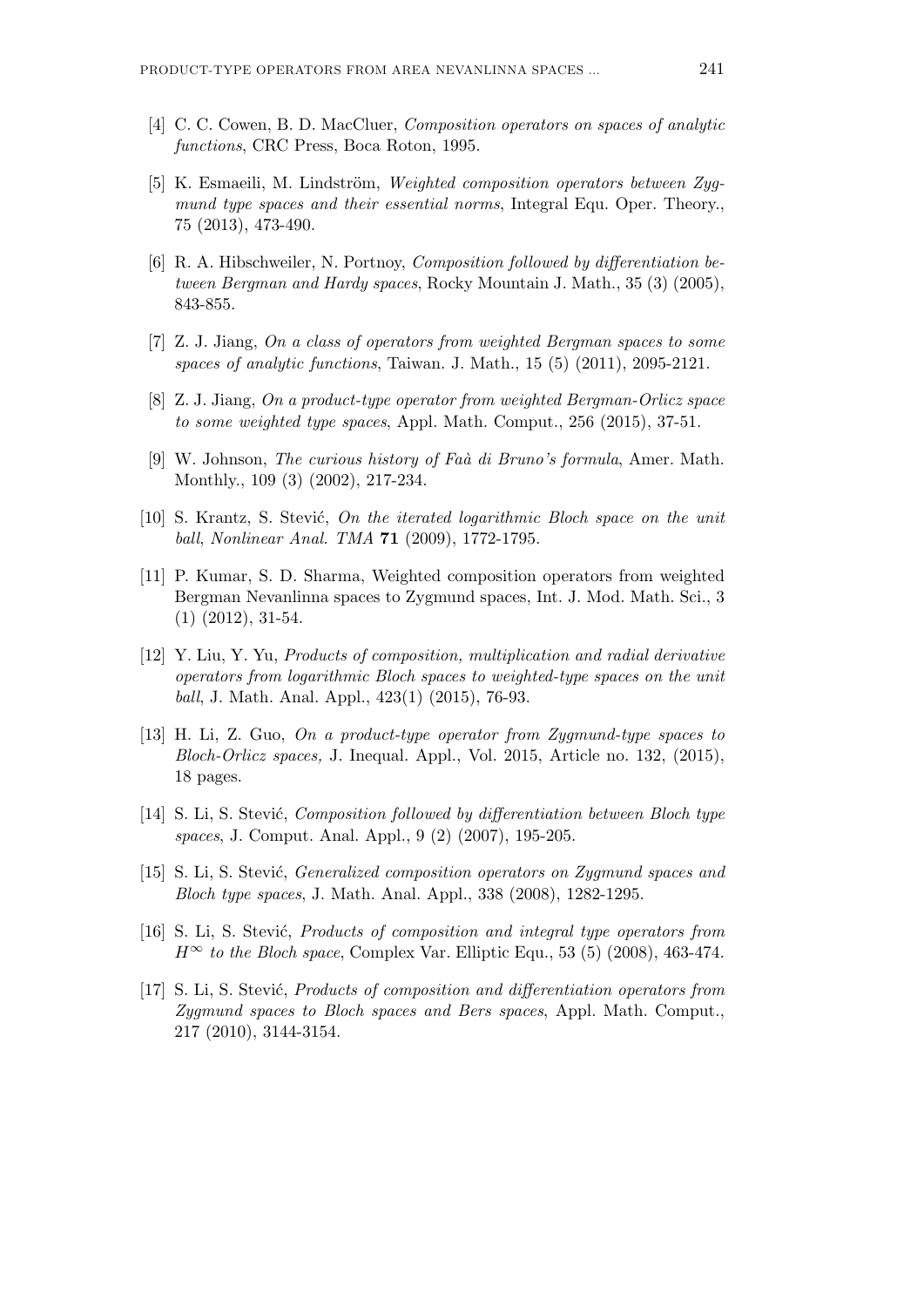- [18] K. Madigan, A. Matheson, *Compact composition operators on the Bloch space*, Trans. Amer. Math. Soc., 347 (1995), 2679-2687.
- [19] S. Ohno, *Products of composition and differentiation on Bloch spaces*, Bull. Korean Math. Soc., 46 (6) (2009), 1135-1140.
- [20] C. Pan, *Generalized composition operators from µ-Bloch spaces into mixed norm spaces*, Ars Combin., 102 (2011), 263-268
- [21] J. C. Ramos Fernández, *Composition operators on Bloch-Orlicz type spaces*, Appl. Math. Comput., 217 (2010), 3392-3402.
- [22] Y. Ren, *On an integral-type operator from mixed norm spaces to Zygmundtype spaces*, Bulletin of Mathematical Analysis and Applications, 4 (3) (2012), 71-77.
- [23] H. J. Schwartz, *Composition operators on H<sup>p</sup>* , Thesis, University of Toledo, 1969.
- [24] B. Sehba, S. Stevi´c, *On some product-type operators from Hardy-Orlicz and Bergman-Orlicz spaces to weighted-type spaces*, Appl. Math. Comput., 233 (2014), 565-581.
- [25] A. K. Sharma, *Products of composition multiplication and differentiation between Bergman and Bloch type spaces*, Turkish. J. Math., 35 (2011), 275- 291.
- [26] A. K. Sharma, Z. Abbas, *Weighted composition operators between weighted Bergman-Nevanlinna and Bloch-type spaces*, Appl. Math. Sci., 41 (4) (2010), 2039-2048.
- [27] S. Stević, *Norm and essential norm of composition followed by differentiation from*  $\alpha$ -*Bloch spaces to*  $H^{\infty}_{\mu}$ , Appl. Math. Comput., 207 (2009), 225-229.
- [28] S. Stevi´c, *On an integral-type operator from logarithmic Bloch-type and mixed-norm spaces to Bloch-type spaces*, Nonlinear Anal. TMA, 71 (2009), 6323-6342.
- [29] S. Stević, *Products of composition and differentiation operators on the weighted Bergman space*, Bull. Belg. Math. Soc., 16 (2009), 623-635.
- [30] S. Stevi´c, *Products of integral-type operators and composition operators from the mixed norm space to Bloch-type spaces*, Siberian Math. J., 50 (4) (2009), 726-736.
- [31] S. Stević, *On an integral operator from the Zygmund space to the Bloch-type space on the unit ball*, Glasg. J. Math., 51 (2009), 275-287.